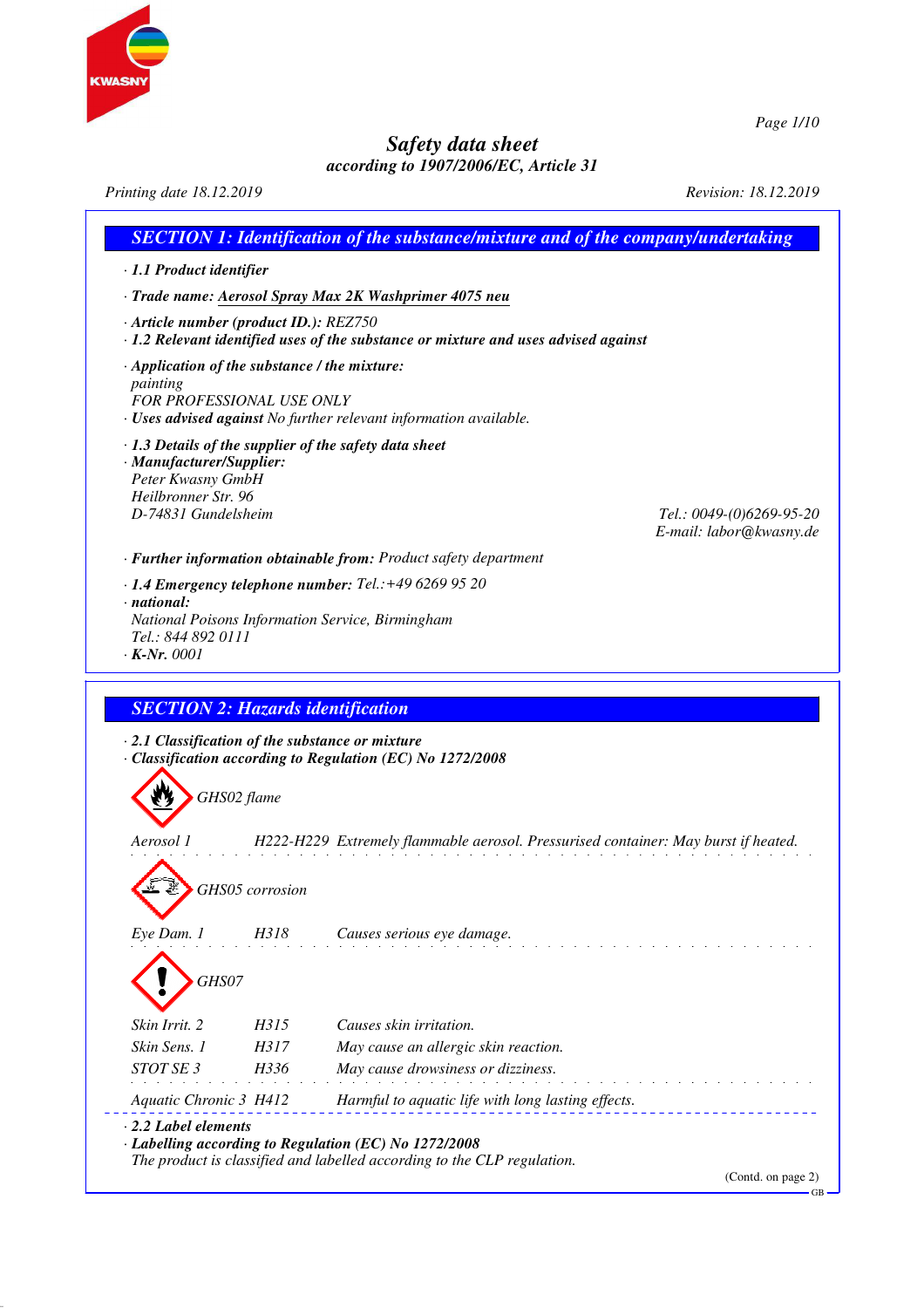GB

# *Safety data sheet according to 1907/2006/EC, Article 31*

*Printing date 18.12.2019 Revision: 18.12.2019*

| · Hazard pictograms  | (Contd. of page 1)                                                                                         |
|----------------------|------------------------------------------------------------------------------------------------------------|
|                      |                                                                                                            |
|                      |                                                                                                            |
|                      |                                                                                                            |
|                      |                                                                                                            |
| GHS02                | GHS05<br>GHS07                                                                                             |
| · Signal word Danger |                                                                                                            |
|                      | · Hazard-determining components of labelling:                                                              |
| butan-1-ol           |                                                                                                            |
| propan-2-ol          |                                                                                                            |
|                      | reaction product: bisphenol-A-(epichlorhydrin) epoxy resin (number average molecular weight = 700)         |
| propan-1-ol          |                                                                                                            |
| · Hazard statements  |                                                                                                            |
|                      | H222-H229 Extremely flammable aerosol. Pressurised container: May burst if heated.                         |
| H315                 | Causes skin irritation.                                                                                    |
| H318                 | Causes serious eye damage.                                                                                 |
| H317                 | May cause an allergic skin reaction.                                                                       |
| H336                 | May cause drowsiness or dizziness.                                                                         |
| H412                 | Harmful to aquatic life with long lasting effects.                                                         |
|                      | · Precautionary statements                                                                                 |
| P210                 | Keep away from heat, hot surfaces, sparks, open flames and other ignition sources. No<br>smoking.          |
| P211                 | Do not spray on an open flame or other ignition source.                                                    |
| P251                 | Do not pierce or burn, even after use.                                                                     |
| P <sub>261</sub>     | Avoid breathing vapours/spray.                                                                             |
| P271                 | Use only outdoors or in a well-ventilated area.                                                            |
| P273                 | Avoid release to the environment.                                                                          |
| $P302 + P352$        | IF ON SKIN: Wash with plenty of water.                                                                     |
| <i>P310</i>          | Immediately call a POISON CENTER/doctor.                                                                   |
|                      | P305+P351+P338 IF IN EYES: Rinse cautiously with water for several minutes. Remove contact lenses, if      |
|                      | present and easy to do. Continue rinsing.                                                                  |
| $P333 + P313$        | If skin irritation or rash occurs: Get medical advice/attention.                                           |
| $P410 + P412$        | Protect from sunlight. Do not expose to temperatures exceeding 50 °C/122 °F.                               |
| <i>P501</i>          | Dispose of contents/container in accordance with local/regional/national/international<br>regulations.     |
|                      | $\cdot$ Additional information: Without adequate ventilation, explosive atmosphere/gas mix may be created. |

*· PBT: Not applicable.*

*· vPvB: Not applicable.*

# *SECTION 3: Composition/information on ingredients*

*· 3.2 Chemical characterisation: Mixtures*

*· Description: Mixture of substances listed below with nonhazardous additions.*

| $\cdot$ Dangerous components:       |                                                                              |                    |
|-------------------------------------|------------------------------------------------------------------------------|--------------------|
| $CAS: 115-10-6$                     | dimethyl ether                                                               | 50-100%            |
| EINECS: 204-065-8                   | $\otimes$ Flam. Gas 1, H220; Press. Gas C, H280                              |                    |
| $Reg.nr.: 01-2119472128-37-xxxx$    |                                                                              |                    |
| $CAS: 67-63-0$                      | $propan-2-ol$                                                                | $10 - 25\%$        |
| EINECS: 200-661-7                   | $\bigotimes$ Flam. Liq. 2, H225; $\bigotimes$ Eye Irrit. 2, H319; STOT SE 3, |                    |
| Reg.nr.: 01-2119457558-25-xxxx H336 |                                                                              |                    |
|                                     |                                                                              | (Contd. on page 3) |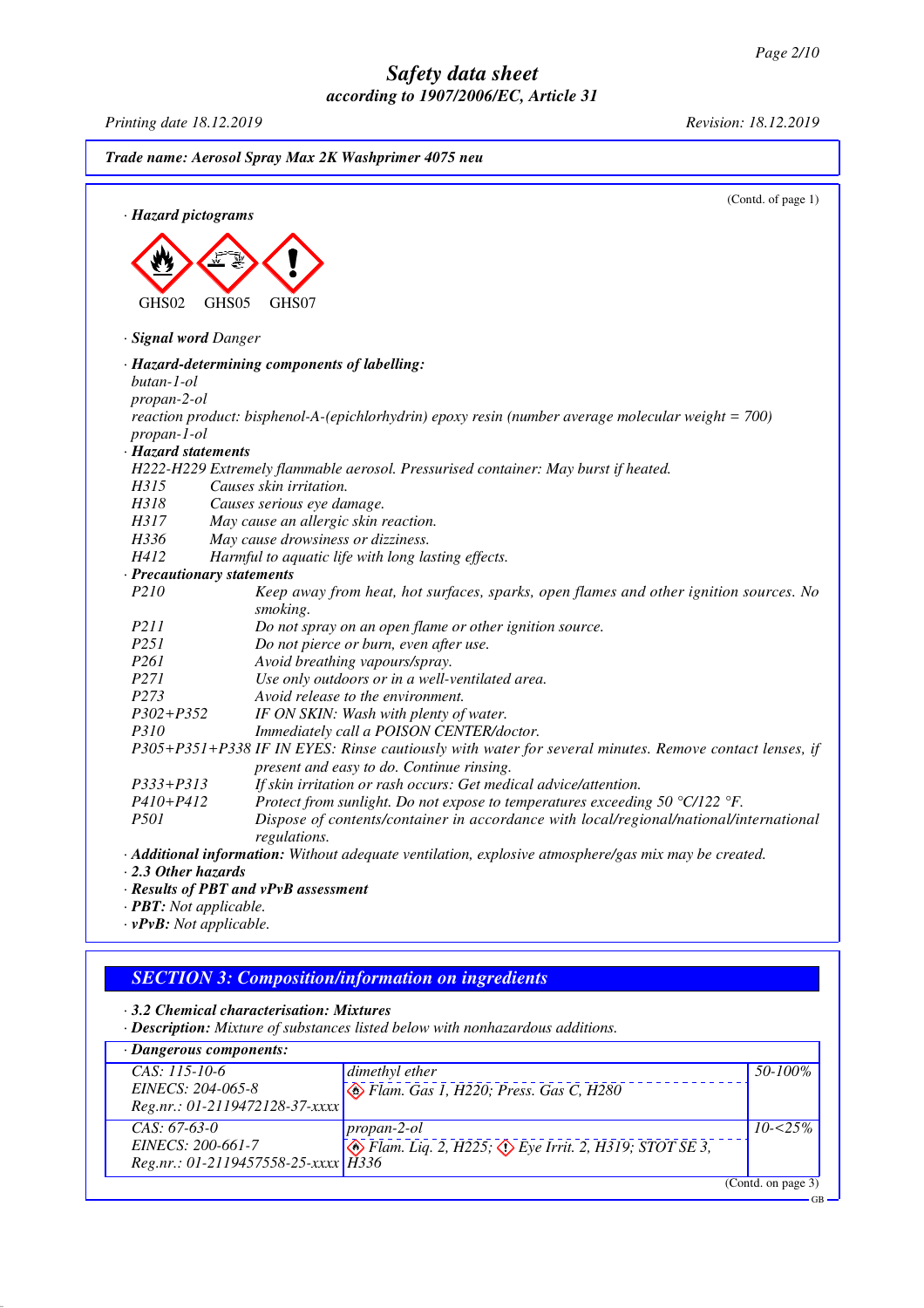*Printing date 18.12.2019 Revision: 18.12.2019*

*Trade name: Aerosol Spray Max 2K Washprimer 4075 neu*

|                                                                                              |                                                                                                                                                                                                                                                                                                    | (Contd. of page 2) |
|----------------------------------------------------------------------------------------------|----------------------------------------------------------------------------------------------------------------------------------------------------------------------------------------------------------------------------------------------------------------------------------------------------|--------------------|
| CAS: 71-23-8<br>EINECS: 200-746-9<br>Reg.nr.: 01-2119486761-29-xxxx 4, H302; STOT SE 3, H336 | propan-1-ol<br>$\otimes$ Flam. Liq. 2, H225; $\otimes$ Eye Dam. 1, H318; $\otimes$ Acute Tox.                                                                                                                                                                                                      | $5 - 10\%$         |
| $CAS: 71-36-3$<br>EINECS: 200-751-6                                                          | butan-1-ol<br>$\otimes$ Flam. Liq. 3, H226; $\otimes$ Eye Dam. 1, H318; $\otimes$ Acute Tox.<br>Reg.nr.: 01-2119484630-38-xxxx 4, H302; Skin Irrit. 2, H315; STOT SE 3, H335-H336                                                                                                                  | $5 - 10\%$         |
| CAS: 123-86-4<br>EINECS: 204-658-1<br>Reg.nr.: 01-2119485493-29-xxxx                         | n-butyl acetate<br>$\leftrightarrow$ Flam. Liq. 3, H226; $\leftrightarrow$ STOT SE 3, H336                                                                                                                                                                                                         | $5 - 10\%$         |
| CAS: 25068-38-6<br>NLP: 500-033-5                                                            | reaction product: bisphenol-A-(epichlorhydrin) epoxy resin<br>(number average molecular weight = $700$ )<br>Reg.nr.: 01-2119456619-26-xxxx <a> <a> <a> <a> <a> <a> <a> Gradic Chronic 2, H411; <a> Skin Irrit. 2, H315; Eye Irrit.<br/>2, H319; Skin Sens. 1, H317</a></a></a></a></a></a></a></a> | $1 - 2.5\%$        |
| CAS: 7664-38-2<br>EINECS: 231-633-2                                                          | phosphoric acid. %, orthophosphoric acid. %<br>Met. Corr.1, H290; Eye Dam. 1, H318; $\Diamond$ Acute Tox. 4,<br>H302; Skin Irrit. 2, H315                                                                                                                                                          | $1 - 2.5\%$        |
| CAS: 1314-13-2<br>EINECS: 215-222-5<br>Reg.nr.: 01-2119463881-32-xxxx                        | zinc oxide<br>Aquatic Acute 1, H400; Aquatic Chronic 1, H410                                                                                                                                                                                                                                       | $1 - 2.5\%$        |
| CAS: 1330-20-7<br>EINECS: 215-535-7                                                          | xylene, mixture of isomers<br>$\otimes$ Flam. Liq. 3, H226; $\otimes$ Asp. Tox. 1, H304; $\otimes$ Acute Tox.<br>Reg.nr.: 01-2119488216-32-xxxx 4, H312; Acute Tox. 4, H332; Skin Irrit. 2, H315; Eye Irrit. 2,<br>H319; STOT SE 3, H335                                                           | $1 - 5\%$          |

*· Additional information: For the wording of the listed hazard phrases refer to section 16.*

# *SECTION 4: First aid measures*

- *· 4.1 Description of first aid measures*
- *· General information: Immediately remove any clothing soiled by the product.*
- *· After inhalation:*
- *Supply fresh air and to be sure call for a doctor.*
- *In case of unconsciousness place patient stably in side position for transportation.*
- *· After skin contact: Immediately wash with water and soap and rinse thoroughly.*
- *· After eye contact: Rinse opened eye for several minutes under running water. Then consult a doctor.*
- *· After swallowing: If symptoms persist consult doctor.*
- *· 4.2 Most important symptoms and effects, both acute and delayed No further relevant information available.*
- *· 4.3 Indication of any immediate medical attention and special treatment needed*

*No further relevant information available.*

# *SECTION 5: Firefighting measures*

- *· 5.1 Extinguishing media*
- *· Suitable extinguishing agents: Cool container whit water*
- *· 5.2 Special hazards arising from the substance or mixture No further relevant information available.*
- *· 5.3 Advice for firefighters*
- *· Protective equipment: No special measures required.*

#### *SECTION 6: Accidental release measures*

*· 6.1 Personal precautions, protective equipment and emergency procedures Wear protective equipment. Keep unprotected persons away.*

(Contd. on page 4)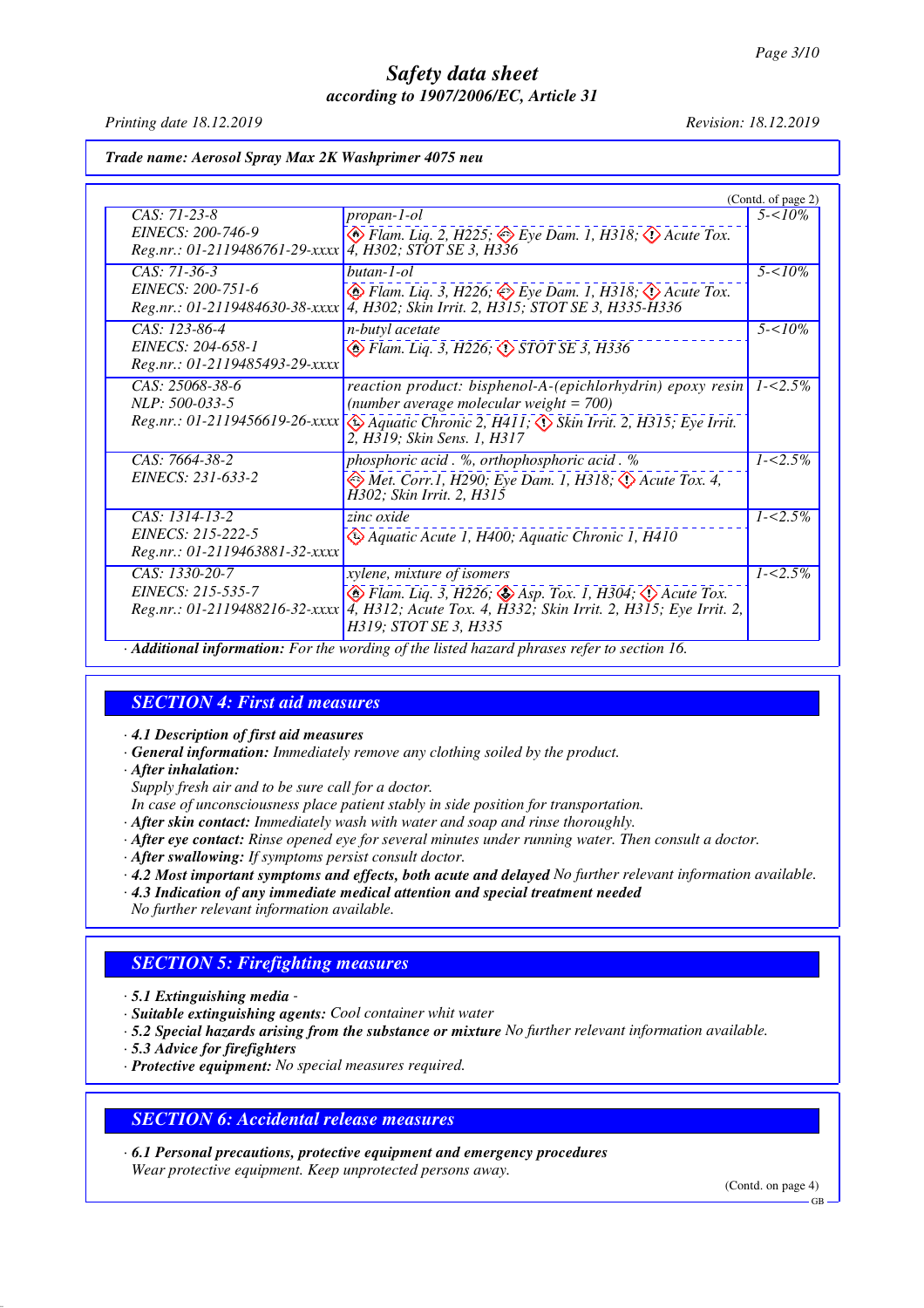*Printing date 18.12.2019 Revision: 18.12.2019*

*Trade name: Aerosol Spray Max 2K Washprimer 4075 neu*

(Contd. of page 3)

*· 6.2 Environmental precautions: Do not allow product to reach sewage system or any water course. Inform respective authorities in case of seepage into water course or sewage system. Do not allow to enter sewers/ surface or ground water. · 6.3 Methods and material for containment and cleaning up:*

*Use neutralising agent.*

*Dispose contaminated material as waste according to item 13. Ensure adequate ventilation.*

*· 6.4 Reference to other sections*

*See Section 7 for information on safe handling.*

*See Section 8 for information on personal protection equipment.*

*See Section 13 for disposal information.*

### *SECTION 7: Handling and storage*

*· 7.1 Precautions for safe handling Keep away from heat and direct sunlight. Ensure good ventilation/exhaustion at the workplace.*

*· Information about fire - and explosion protection: Do not spray onto a naked flame or any incandescent material. Keep ignition sources away - Do not smoke. Pressurised container: protect from sunlight and do not expose to temperatures exceeding 50°C, i.e. electric lights. Do not pierce or burn, even after use.*

*· 7.2 Conditions for safe storage, including any incompatibilities*

*· Storage:*

*· Requirements to be met by storerooms and receptacles: Observe official regulations on storing packagings with pressurised containers.*

*· Information about storage in one common storage facility: Not required.*

*· Further information about storage conditions: None.*

*· 7.3 Specific end use(s) No further relevant information available.*

# *SECTION 8: Exposure controls/personal protection*

*· Additional information about design of technical facilities: No further data; see item 7.*

*· 8.1 Control parameters*

| · Ingredients with limit values that require monitoring at the workplace:                                         |  |
|-------------------------------------------------------------------------------------------------------------------|--|
| 115-10-6 dimethyl ether                                                                                           |  |
| WEL Short-term value: $958$ mg/m <sup>3</sup> , 500 ppm<br>Long-term value: 766 mg/m <sup>3</sup> , 400 ppm       |  |
| $67 - 63 - 0$ propan-2-ol                                                                                         |  |
| WEL Short-term value: $1250$ mg/m <sup>3</sup> , 500 ppm<br>Long-term value: 999 mg/m <sup>3</sup> , 400 ppm      |  |
| 71-23-8 propan-1-ol                                                                                               |  |
| WEL Short-term value: $625$ mg/m <sup>3</sup> , 250 ppm<br>Long-term value: 500 mg/m <sup>3</sup> , 200 ppm<br>Sk |  |
| 71-36-3 butan-1-ol                                                                                                |  |
| WEL Short-term value: $154$ mg/m <sup>3</sup> , 50 ppm<br>Sk                                                      |  |
| (Contd. on page $5$ )                                                                                             |  |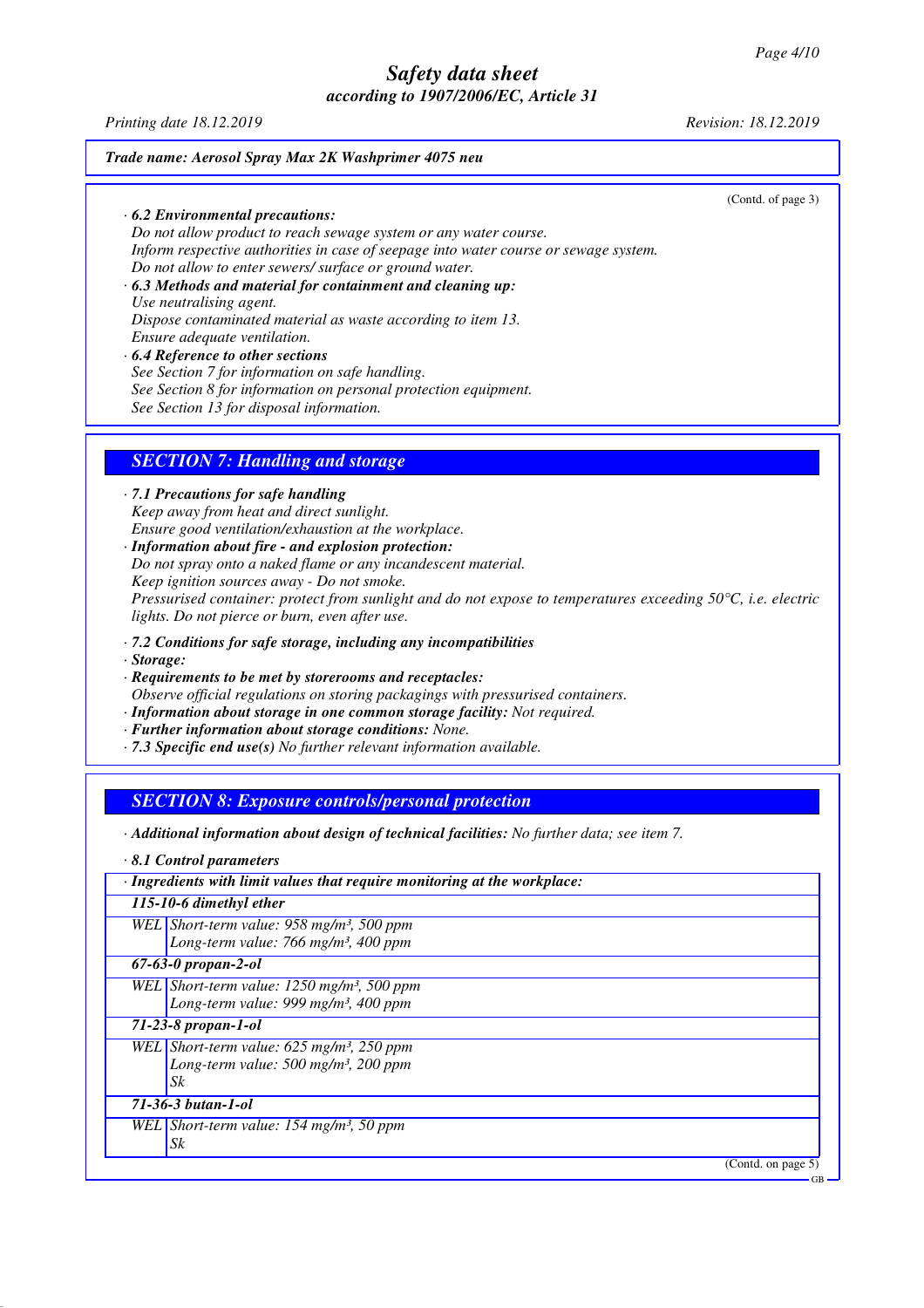*Printing date 18.12.2019 Revision: 18.12.2019*

*123-86-4 n-butyl acetate*

*Trade name: Aerosol Spray Max 2K Washprimer 4075 neu*

(Contd. of page 4)

*WEL Short-term value: 966 mg/m³, 200 ppm Long-term value: 724 mg/m³, 150 ppm*

*1330-20-7 xylene, mixture of isomers*

*WEL Short-term value: 441 mg/m³, 100 ppm Long-term value: 220 mg/m³, 50 ppm Sk; BMGV*

#### *· Ingredients with biological limit values:*

#### *1330-20-7 xylene, mixture of isomers*

*BMGV 650 mmol/mol creatinine Medium: urine Sampling time: post shift*

*Parameter: methyl hippuric acid*

*· Additional information: The lists valid during the making were used as basis.*

#### *· 8.2 Exposure controls*

*· Personal protective equipment:*

*· General protective and hygienic measures: Keep away from foodstuffs, beverages and feed. Immediately remove all soiled and contaminated clothing Wash hands before breaks and at the end of work.*

*Avoid contact with the eyes.*

*Avoid contact with the eyes and skin.*

*· Respiratory protection:*



*When workers are facing concentrations above the exposure limit they must use appropriate certified respirators. Half mask with combination filter, class A1P2 minimum, or breathing mask with outer air supply.*

*· Protection of hands: Protective gloves*



*The glove material has to be impermeable and resistant to the product/ the substance/ the preparation.*

*Selection of the glove material on consideration of the penetration times, rates of diffusion and the degradation*

- *· Material of gloves Nitrile rubber, NBR*
- *· Penetration time of glove material*

*Gloves must be changed after every contamination.*

*The exact break trough time has to be found out by the manufacturer of the protective gloves and has to be observed.*

- *· For the permanent contact of a maximum of 15 minutes gloves made of the following materials are suitable:*
- *butyl rubber, 0,7mm · Eye protection:*

*Safety glasses*



*Tightly sealed goggles*

(Contd. on page 6)

GB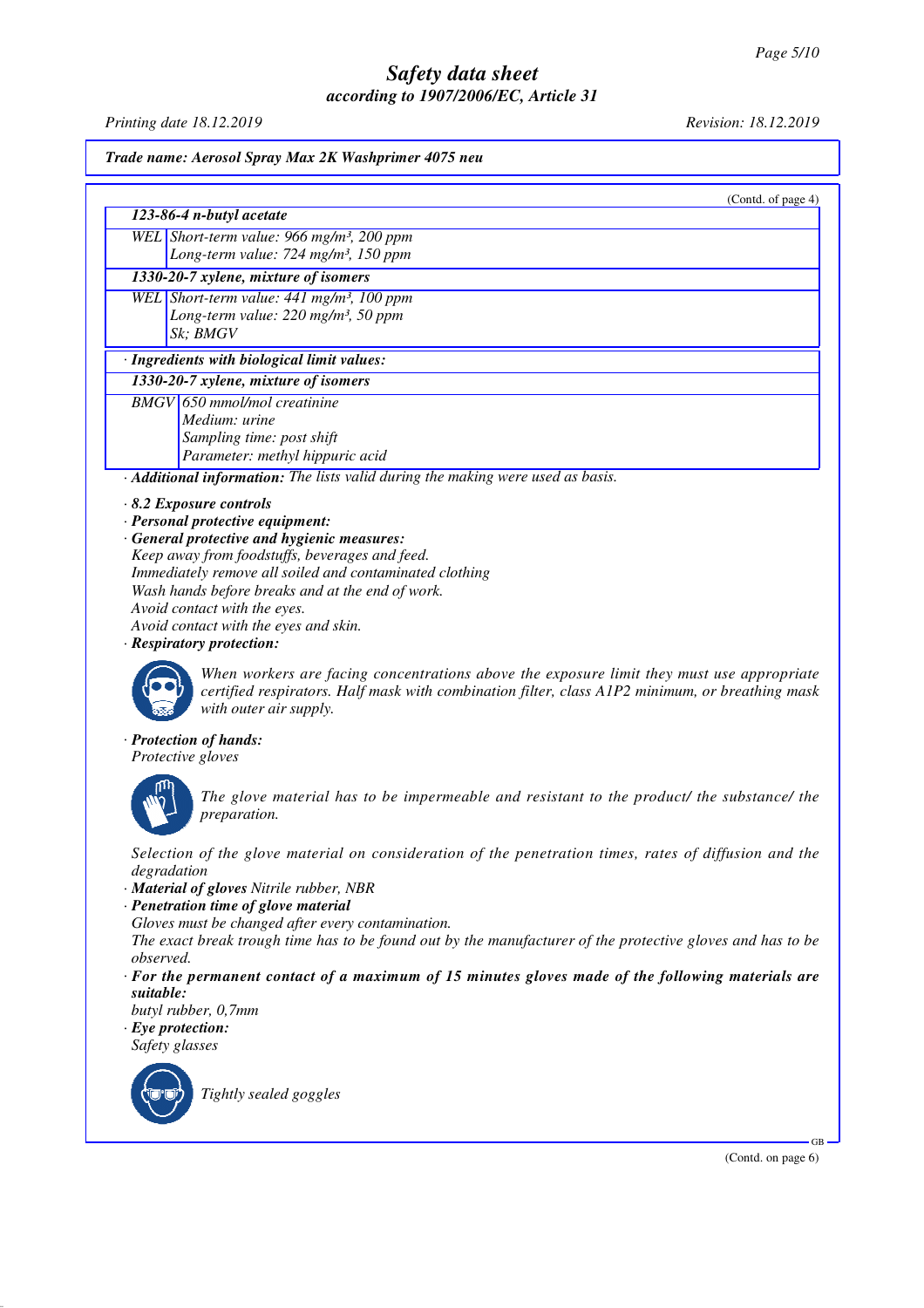*Printing date 18.12.2019 Revision: 18.12.2019*

#### *Trade name: Aerosol Spray Max 2K Washprimer 4075 neu*

(Contd. of page 5)

| <b>SECTION 9: Physical and chemical properties</b>                                                                           |                                                                                                                    |  |
|------------------------------------------------------------------------------------------------------------------------------|--------------------------------------------------------------------------------------------------------------------|--|
| · 9.1 Information on basic physical and chemical properties<br>· General Information<br>$\cdot$ Appearance:                  |                                                                                                                    |  |
| Form:                                                                                                                        | Aerosol                                                                                                            |  |
| Colour:                                                                                                                      | Not determined.                                                                                                    |  |
| $\cdot$ Odour:                                                                                                               | Solvent-like                                                                                                       |  |
| · Odour threshold:                                                                                                           | Not determined.                                                                                                    |  |
| $\cdot$ pH-value:                                                                                                            | Not determined.                                                                                                    |  |
| · Change in condition<br><b>Melting point/freezing point:</b><br>Initial boiling point and boiling range: -24.9 $\mathrm{C}$ | Undetermined.                                                                                                      |  |
| · Flash point:                                                                                                               | $\leq 0$ °C<br>Without propellant gas.                                                                             |  |
| · Flammability (solid, gas):                                                                                                 | Not applicable.                                                                                                    |  |
| · Ignition temperature:                                                                                                      | 235 $\degree$ C                                                                                                    |  |
| · Decomposition temperature:                                                                                                 | Not determined.                                                                                                    |  |
| · Auto-ignition temperature:                                                                                                 | Product is not selfigniting.                                                                                       |  |
| $\cdot$ Explosive properties:                                                                                                | Product is not explosive. However, formation of explosive air/<br>vapour mixtures are possible.<br>Not determined. |  |
| · Explosion limits:                                                                                                          |                                                                                                                    |  |
| Lower:                                                                                                                       | 2 Vol %                                                                                                            |  |
| <b>Upper:</b>                                                                                                                | 18.6 Vol %                                                                                                         |  |
| $\cdot$ Vapour pressure at 20 °C:                                                                                            | 3,400 hPa                                                                                                          |  |
| $\cdot$ Density:                                                                                                             | Not determined.                                                                                                    |  |
| · Relative density                                                                                                           | Not determined.                                                                                                    |  |
| · Vapour density                                                                                                             | Not determined.                                                                                                    |  |
| $\cdot$ Evaporation rate                                                                                                     | Not applicable.                                                                                                    |  |
| · Solubility in / Miscibility with                                                                                           |                                                                                                                    |  |
| water:                                                                                                                       | Not miscible or difficult to mix.                                                                                  |  |
| · Partition coefficient: n-octanol/water:                                                                                    | Not determined.                                                                                                    |  |
| · Viscosity:                                                                                                                 |                                                                                                                    |  |
| Dynamic:                                                                                                                     | Not determined.                                                                                                    |  |
| Kinematic:                                                                                                                   | Not determined.                                                                                                    |  |
| · Solvent content:                                                                                                           |                                                                                                                    |  |
| Organic solvents:                                                                                                            | 93.3%                                                                                                              |  |
| VOC(EU)                                                                                                                      | With propellant gas. Content given by weight.<br>93.29 %                                                           |  |
| <b>Solids content:</b>                                                                                                       | 5.4%                                                                                                               |  |
| $\cdot$ 9.2 Other information                                                                                                | No further relevant information available.                                                                         |  |

# *SECTION 10: Stability and reactivity*

*· 10.1 Reactivity No further relevant information available.*

(Contd. on page 7)

GB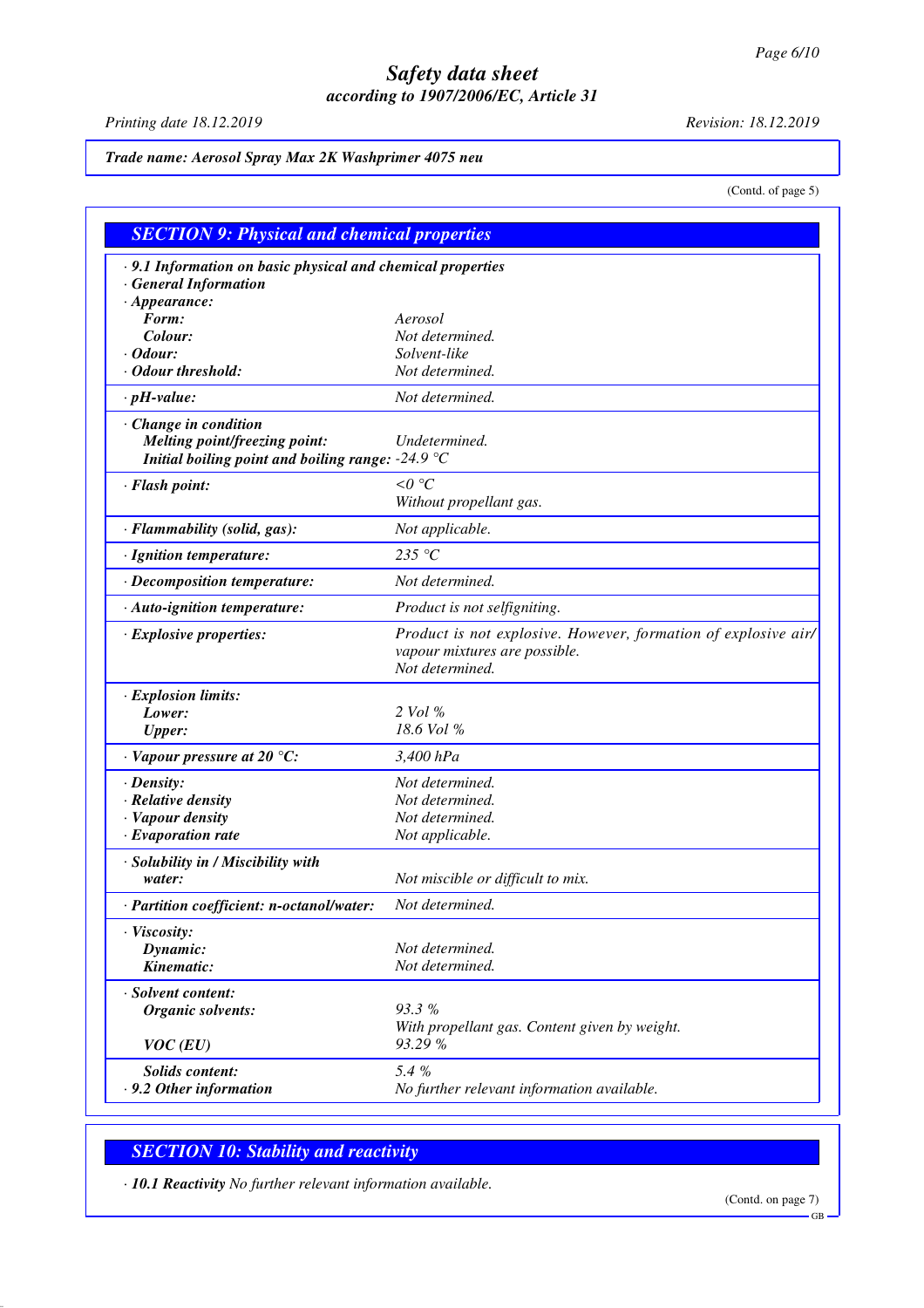*Printing date 18.12.2019 Revision: 18.12.2019*

*Trade name: Aerosol Spray Max 2K Washprimer 4075 neu*

(Contd. of page 6)

- *· 10.2 Chemical stability*
- *· Thermal decomposition / conditions to be avoided: No decomposition if used according to specifications.*
- *· 10.3 Possibility of hazardous reactions No dangerous reactions known.*
- *· 10.4 Conditions to avoid No further relevant information available.*
- *· 10.5 Incompatible materials: No further relevant information available.*
- *· 10.6 Hazardous decomposition products: No dangerous decomposition products known.*

### *SECTION 11: Toxicological information*

- *· 11.1 Information on toxicological effects*
- *· Acute toxicity Based on available data, the classification criteria are not met.*
- *· LD/LC50 values relevant for classification:*

#### *ATE (Acute Toxicity Estimates)*

*Oral LD50 7,687 mg/kg*

- *· Primary irritant effect:*
- *· Skin corrosion/irritation Causes skin irritation.*
- *· Serious eye damage/irritation*
- *Causes serious eye damage.*
- *· Respiratory or skin sensitisation May cause an allergic skin reaction.*
- *· CMR effects (carcinogenity, mutagenicity and toxicity for reproduction)*
- *· Germ cell mutagenicity Based on available data, the classification criteria are not met.*
- *· Carcinogenicity Based on available data, the classification criteria are not met.*
- *· Reproductive toxicity Based on available data, the classification criteria are not met.*
- *· STOT-single exposure*
- *May cause drowsiness or dizziness.*
- *· STOT-repeated exposure Based on available data, the classification criteria are not met.*
- *· Aspiration hazard Based on available data, the classification criteria are not met.*

#### *SECTION 12: Ecological information*

- *· 12.1 Toxicity*
- *· Aquatic toxicity: No further relevant information available.*
- *· 12.2 Persistence and degradability No further relevant information available.*
- *· 12.3 Bioaccumulative potential No further relevant information available.*
- *· 12.4 Mobility in soil No further relevant information available.*
- *· Ecotoxical effects:*
- *· Remark: Harmful to fish*
- *· Additional ecological information:*
- *· General notes:*
- *Water hazard class 1 (German Regulation) (Self-assessment): slightly hazardous for water Must not reach sewage water or drainage ditch undiluted or unneutralised. Harmful to aquatic organisms*
- *· 12.5 Results of PBT and vPvB assessment*
- *· PBT: Not applicable.*
- *· vPvB: Ikke relevant.*
- *· 12.6 Other adverse effects No further relevant information available.*

(Contd. on page 8)

GB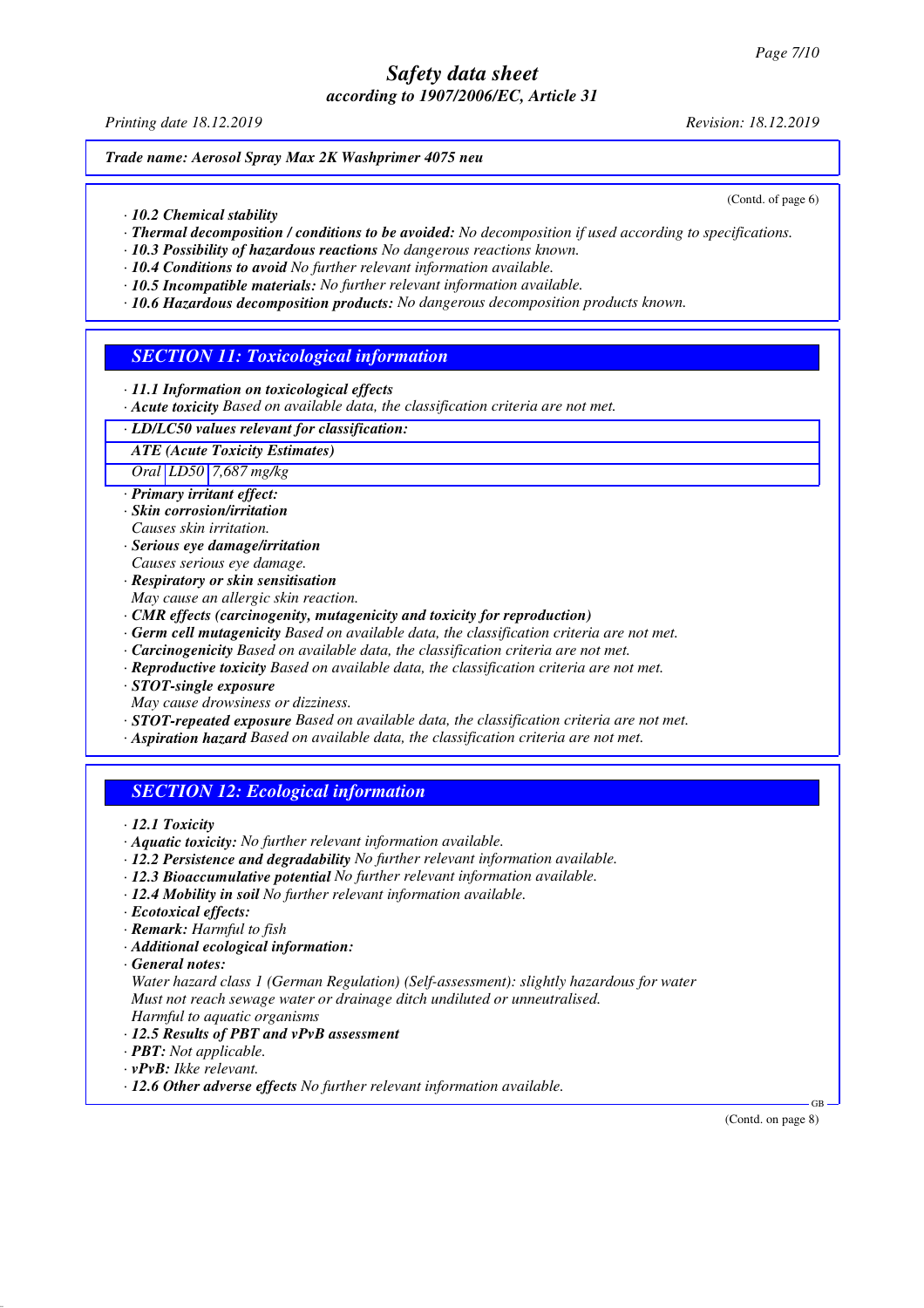*Printing date 18.12.2019 Revision: 18.12.2019*

#### *Trade name: Aerosol Spray Max 2K Washprimer 4075 neu*

(Contd. of page 7)

# *SECTION 13: Disposal considerations*

*· 13.1 Waste treatment methods*

*· Recommendation*

*Must not be disposed together with household garbage. Do not allow product to reach sewage system.*

*· European waste catalogue*

*15 01 10\* packaging containing residues of or contaminated by hazardous substances*

*· Uncleaned packaging:*

*· Recommendation: Disposal must be made according to official regulations.*

| <b>SECTION 14: Transport information</b> |                                                                                                                    |
|------------------------------------------|--------------------------------------------------------------------------------------------------------------------|
| $\cdot$ 14.1 UN-Number                   |                                                                                                                    |
| · ADR, IMDG, IATA                        | <i>UN1950</i>                                                                                                      |
| $\cdot$ 14.2 UN proper shipping name     |                                                                                                                    |
| $\cdot$ ADR                              | 1950 AEROSOLS                                                                                                      |
| $\cdot$ IMDG<br>$\cdot$ IATA             | <i>AEROSOLS</i><br>AEROSOLS, flammable                                                                             |
|                                          |                                                                                                                    |
| · 14.3 Transport hazard class(es)        |                                                                                                                    |
| $\cdot$ ADR                              |                                                                                                                    |
|                                          |                                                                                                                    |
| $\cdot$ Class                            | 2 5F Gases.                                                                                                        |
| · Label                                  | 2.1                                                                                                                |
| · IMDG, IATA                             |                                                                                                                    |
| $\cdot$ Class                            | 2.1                                                                                                                |
| · Label                                  | 2.1                                                                                                                |
| · 14.4 Packing group                     |                                                                                                                    |
| · ADR, IMDG, IATA                        | Void                                                                                                               |
|                                          | not classified                                                                                                     |
| $\cdot$ 14.5 Environmental hazards:      |                                                                                                                    |
| · Marine pollutant:                      | N <sub>O</sub>                                                                                                     |
| · 14.6 Special precautions for user      | Warning: Gases.                                                                                                    |
| · Danger code (Kemler):                  |                                                                                                                    |
|                                          | not classified                                                                                                     |
| · EMS Number:                            | $F-D, S-U$                                                                                                         |
| · Stowage Code                           | SW1 Protected from sources of heat.<br>SW22 For AEROSOLS with a maximum capacity of 1 litre:                       |
|                                          | Category A. For AEROSOLS with a capacity above 1 litre:                                                            |
|                                          | Category B. For WASTE AEROSOLS: Category C, Clear                                                                  |
|                                          | of living quarters.                                                                                                |
| · Segregation Code                       | SG69 For AEROSOLS with a maximum capacity of 1 litre:<br>Segregation as for class 9. Stow "separated from" class 1 |
|                                          | (Contd. on page 9)                                                                                                 |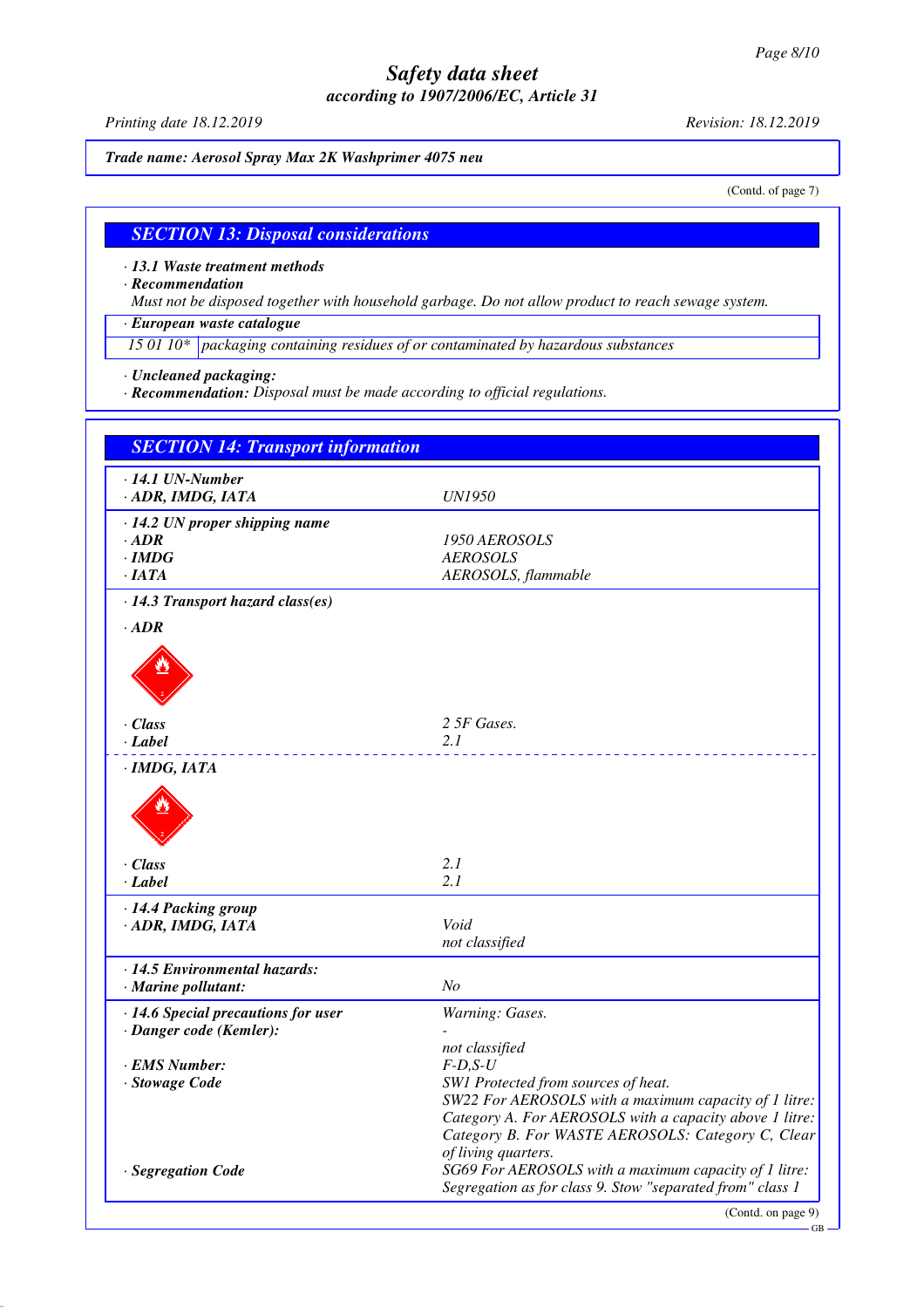*Printing date 18.12.2019 Revision: 18.12.2019*

| Trade name: Aerosol Spray Max 2K Washprimer 4075 neu    |                                                                                   |
|---------------------------------------------------------|-----------------------------------------------------------------------------------|
|                                                         | (Contd. of page 8)                                                                |
|                                                         | except for division 1.4.                                                          |
|                                                         | For AEROSOLS with a capacity above 1 litre:                                       |
|                                                         | Segregation as for the appropriate subdivision of class 2.<br>For WASTE AEROSOLS: |
|                                                         | Segregation as for the appropriate subdivision of class 2.                        |
| $\cdot$ 14.7 Transport in bulk according to Annex II of |                                                                                   |
| <b>Marpol and the IBC Code</b>                          | Not applicable.                                                                   |
| · Transport/Additional information:                     |                                                                                   |
| $-$ ADR                                                 |                                                                                   |
| $\cdot$ Limited quantities (LQ)                         | II.                                                                               |
| $\cdot$ Excepted quantities (EQ)                        | Code: E0                                                                          |
|                                                         | Not permitted as Excepted Quantity                                                |
| · Transport category                                    | 2                                                                                 |
| · Tunnel restriction code                               | D                                                                                 |
| $\cdot$ IMDG                                            |                                                                                   |
| $\cdot$ Limited quantities (LQ)                         | II.                                                                               |
| $\cdot$ Excepted quantities (EQ)                        | Code: E0                                                                          |
|                                                         | Not permitted as Excepted Quantity                                                |
| · UN "Model Regulation":                                | UN 1950 AEROSOLS, 2.1                                                             |

#### *\* SECTION 15: Regulatory information*

- *· 15.1 Safety, health and environmental regulations/legislation specific for the substance or mixture VOC: <840g/l*
- *· Directive 2012/18/EU*
- *· Named dangerous substances ANNEX I None of the ingredients is listed.*
- *· Seveso category P3a FLAMMABLE AEROSOLS*
- *· Qualifying quantity (tonnes) for the application of lower-tier requirements 150 t*
- *· Qualifying quantity (tonnes) for the application of upper-tier requirements 500 t*
- *· REGULATION (EC) No 1907/2006 ANNEX XVII Conditions of restriction: 3*

*· National regulations:*

*· Technical instructions (air):*

| 72 N | Share in % |
|------|------------|
|      | 50-100     |

*· Waterhazard class: Water hazard class 1 (Self-assessment): slightly hazardous for water.*

*· 15.2 Chemical safety assessment: A Chemical Safety Assessment has not been carried out.*

### *SECTION 16: Other information*

*This information is based on our present knowledge. However, this shall not constitute a guarantee for any specific product features and shall not establish a legally valid contractual relationship.*

*· Relevant phrases*

*H220 Extremely flammable gas. H225 Highly flammable liquid and vapour. H226 Flammable liquid and vapour. H280 Contains gas under pressure; may explode if heated. H290 May be corrosive to metals. H302 Harmful if swallowed.*

(Contd. on page 10)

GB